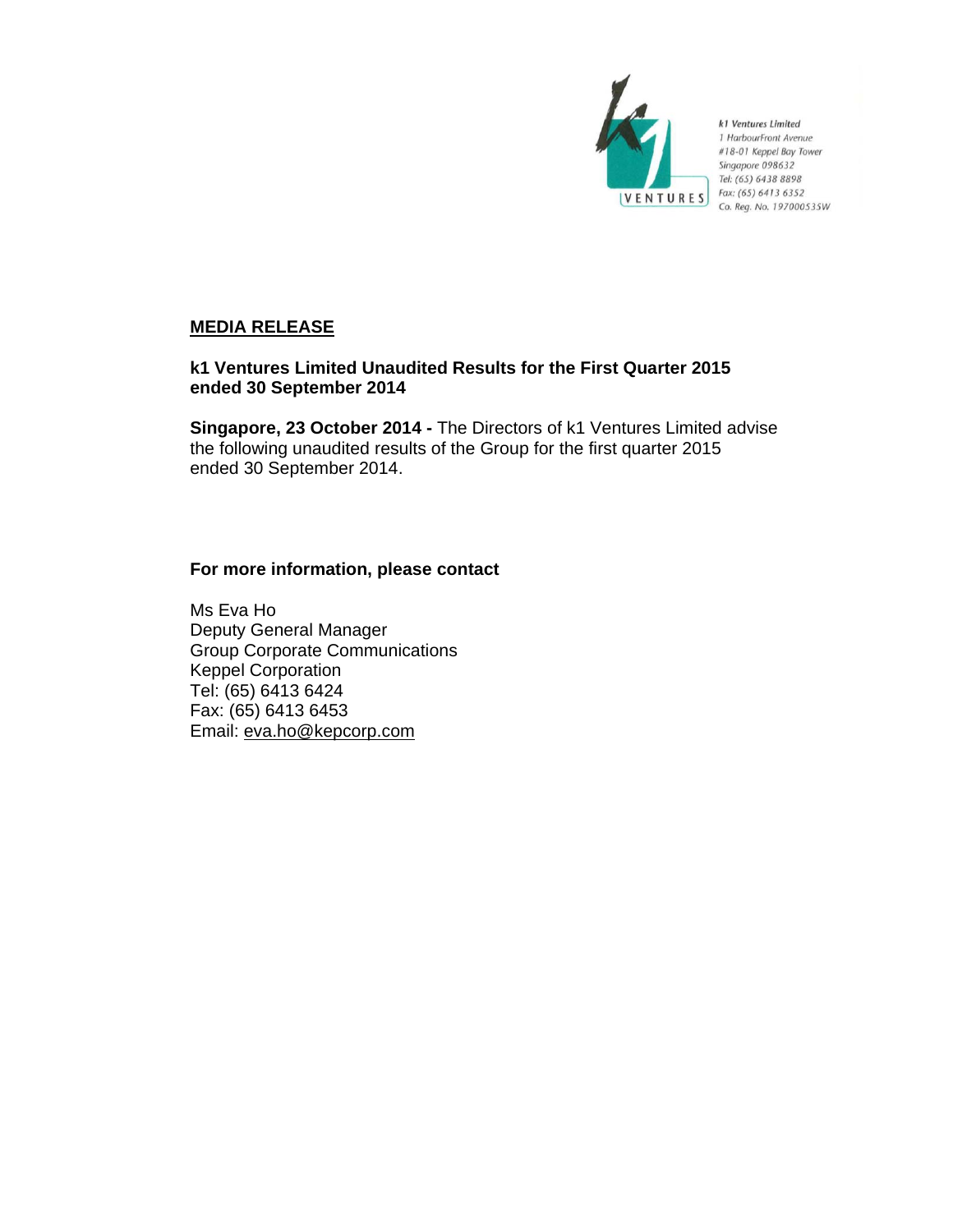# **K1 VENTURES LIMITED**

Co. Reg. No. 197000535W (Incorporated in the Republic of Singapore)

# **FIRST QUARTER 2015 FINANCIAL STATEMENTS & DIVIDEND ANNOUNCEMENT**

### **TABLE OF CONTENTS**

| <b>Paragraph</b> | <b>Description</b>                             | Page     |
|------------------|------------------------------------------------|----------|
|                  | FINANCIAL STATEMENTS & DIVIDEND ANNOUNCEMENT   | $1 - 16$ |
| 1                | GROUP PROFIT AND LOSS ACCOUNT                  | 1        |
| $\overline{2}$   | CONSOLIDATED STATEMENT OF COMPREHENSIVE INCOME | 5        |
| 3                | <b>BALANCE SHEETS</b>                          | 6        |
| 4                | STATEMENTS OF CHANGES IN EQUITY                | 8        |
| 5                | CONSOLIDATED STATEMENT OF CASH FLOWS           | 10       |
| 6                | <b>AUDIT</b>                                   | 11       |
| 7                | AUDITORS' REPORT                               | 11       |
| 8                | ACCOUNTING POLICIES                            | 11       |
| 9                | CHANGES IN THE ACCOUNTING POLICIES             | 11       |
| 10               | REVIEW OF GROUP PERFORMANCE                    | 11       |
| 11               | VARIANCE FROM FORECAST STATEMENT               | 11       |
| 12               | <b>PROSPECTS</b>                               | 12       |
| 13               | <b>DIVIDEND</b>                                | 12       |
| 14               | <b>SEGMENT ANALYSIS</b>                        | 13       |
| 15               | REVIEW OF SEGMENT PERFORMANCE                  | 15       |
| 16               | <b>INTERESTED PERSON TRANSACTIONS</b>          | 15       |
|                  | <b>CONFIRMATION BY THE BOARD</b>               | 16       |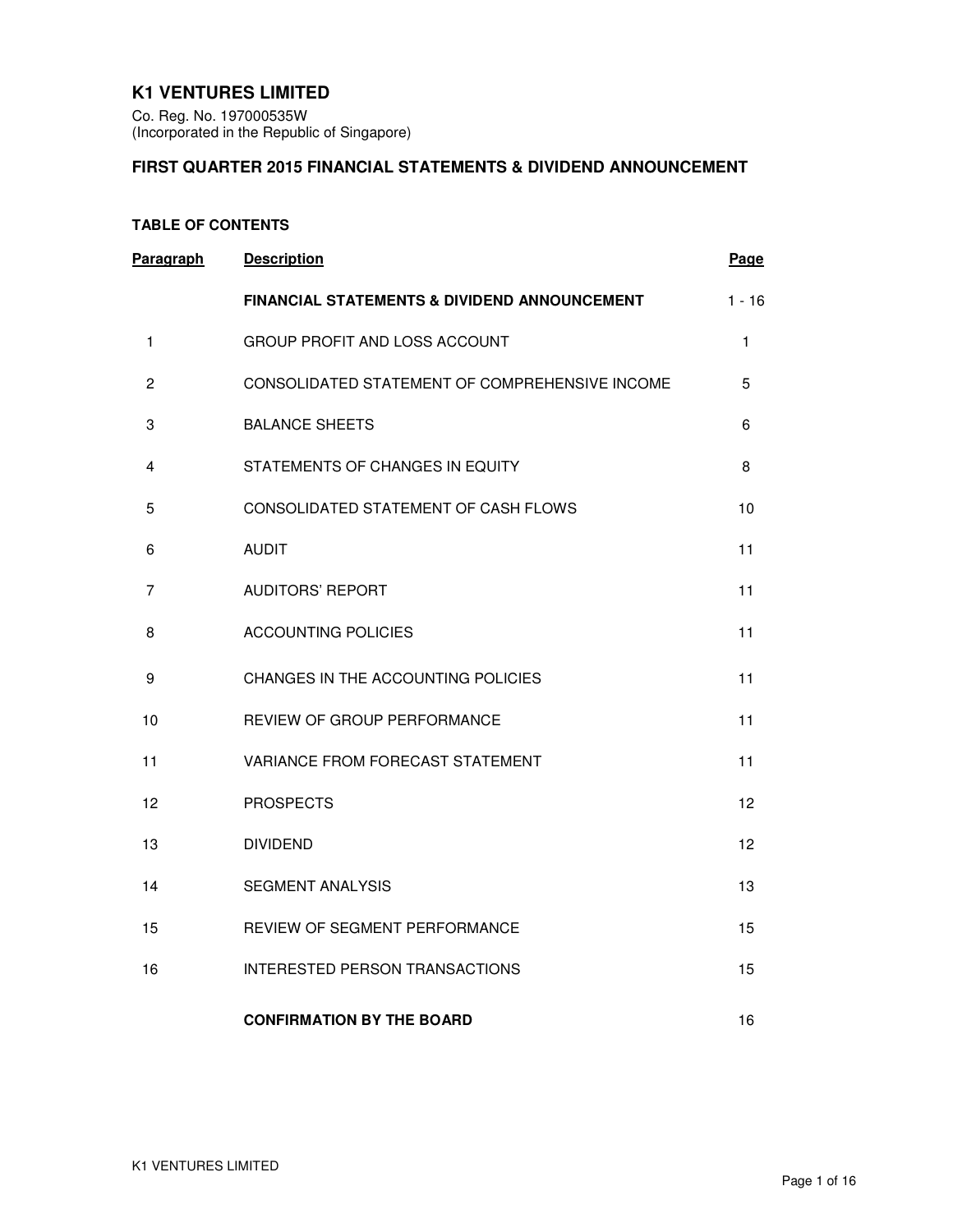# **K1 VENTURES LIMITED**

### **FIRST QUARTER 2015 FINANCIAL STATEMENTS & DIVIDEND ANNOUNCEMENT**

### **UNAUDITED RESULTS FOR THE FIRST QUARTER ENDED 30 SEPTEMBER 2014**

The Directors of **k1 Ventures Limited** advise the following unaudited results of the Group for the first quarter ended 30 September 2014.

#### **1. GROUP PROFIT AND LOSS ACCOUNT for the first quarter ended 30 September 2014**

|                                                                                                                           | <b>Note</b>                      | 1 Jul 14<br>to<br>30 Sep 14<br>\$'000 | 1 Jul 13<br>to<br>30 Sep 13<br>\$'000 | $+/(-)$ %                     |
|---------------------------------------------------------------------------------------------------------------------------|----------------------------------|---------------------------------------|---------------------------------------|-------------------------------|
| <b>Continuing operations</b>                                                                                              |                                  |                                       |                                       |                               |
| Revenue                                                                                                                   | 1a                               | 2,877                                 | 22,512                                | (87.2)                        |
| Staff costs<br>Other operating income/(expenses)                                                                          |                                  | (38)<br>592                           | (37)<br>(1,092)                       | 2.7<br><b>NM</b>              |
| <b>Operating profit</b><br>Foreign exchange gain                                                                          |                                  | 3,431<br>476                          | 21,383<br>166                         | (84.0)<br>186.7               |
| <b>Profit before tax</b><br>Taxation<br><b>Profit from continuing operations</b>                                          | 1 <sub>b</sub><br>1 <sub>c</sub> | 3,907<br>(890)<br>3,017               | 21,549<br>(2,975)<br>18,574           | (81.9)<br>(70.1)<br>(83.8)    |
| <b>Discontinued operations</b><br>Loss from discontinued operations<br>Profit for the period                              | 1f                               | 3,017                                 | (682)<br>17,892                       | <b>NM</b><br>(83.1)           |
| Attributable to:<br>Shareholders of the Company<br>Profit from continuing operations<br>Loss from discontinued operations |                                  | 3,017<br>3,017                        | 18,574<br>(547)<br>18,027             | (83.8)<br><b>NM</b><br>(83.3) |
| Non-controlling interests                                                                                                 |                                  | 3,017                                 | (135)<br>17,892                       | <b>NM</b><br>(83.1)           |
| <b>EBITDA*</b>                                                                                                            |                                  | 3,907                                 | 21,549                                | (81.9)                        |
| Profit per ordinary share<br>Continuing and discontinued operations                                                       |                                  |                                       |                                       |                               |
| - basic<br>- diluted                                                                                                      | 1 <sub>d</sub><br>1 <sub>d</sub> | $0.14$ cts<br>$0.14$ cts              | $0.83$ cts<br>$0.83$ cts              | (83.1)<br>(83.1)              |
| <b>Continuing operations</b><br>- basic<br>- diluted                                                                      | 1d<br>1d                         | $0.14$ cts<br>$0.14$ cts              | $0.86$ cts<br>0.86 cts                | (83.7)<br>(83.7)              |

\* EBITDA is defined as profit before tax, finance expenses, depreciation and amortisation for continuing operations NM - Not meaningful

Note:

Discontinued operations reflect the Group's activities in Long Haul Holding Corp ("Helm"), the transportation leasing business in North America. Refer to note 1f for details. The profit and loss comparatives have been adjusted to conform to changes in presentation in the current year.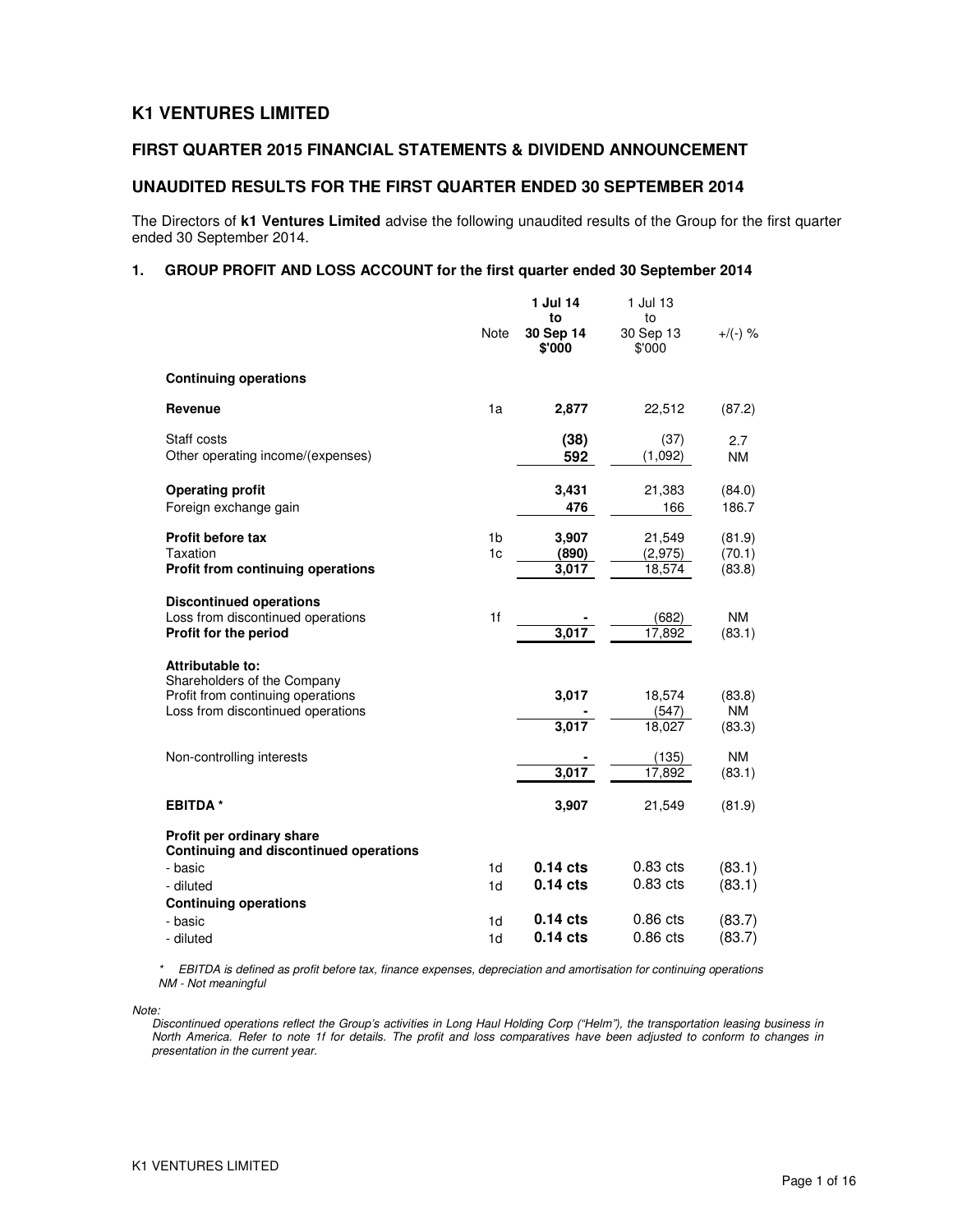### **NOTES TO GROUP PROFIT AND LOSS ACCOUNT**

1a. Breakdown of revenue

|                                     | 1 Jul 14<br>to      | 1 Jul 13<br>to      | $+$ /(-)<br>% |
|-------------------------------------|---------------------|---------------------|---------------|
|                                     | 30 Sep 14<br>\$'000 | 30 Sep 13<br>\$'000 |               |
| <b>Continuing operations</b>        |                     |                     |               |
| Proceeds from sale of investments   |                     | 4                   | NM.           |
| Investment income                   | 2,836               | 22,489              | (87.4)        |
| Interest income from:               |                     |                     |               |
| - Related parties                   | 33                  | 9                   | 266.7         |
| - Others                            | 8                   | 10                  | (20.0)        |
|                                     | 2,877               | 22,512              | (87.2)        |
| <b>Discontinued operations</b>      |                     |                     |               |
| Revenue from transportation leasing |                     | 13,747              | NΜ            |
| Interest income                     |                     |                     | <b>NM</b>     |
| Others                              |                     | 1,295               | <b>NM</b>     |
|                                     |                     | 15,043              | ΝM            |
|                                     | 2,877               | 37,555              | (92.3)        |

1b. Pre-tax profit of the Group is arrived at after crediting/(charging) the following:

|                                                                                                    | 1 Jul 14<br>to<br>30 Sep 14<br>\$'000 | 1 Jul 13<br>to<br>30 Sep 13<br>\$'000 | $+$ /(-)<br>%          |
|----------------------------------------------------------------------------------------------------|---------------------------------------|---------------------------------------|------------------------|
| <b>Continuing operations</b><br>Profit on sale of investments<br>Gain on liquidation of subsidiary | 1,586                                 | 4                                     | <b>NM</b><br><b>NM</b> |
| <b>Discontinued operations</b>                                                                     |                                       |                                       |                        |
| Profit on disposal of fixed assets<br>Write-back of provision for doubtful debts                   |                                       | 324<br>4                              | NM.<br><b>NM</b>       |

1c. There was no material adjustment for under or over provision of tax in respect of prior years.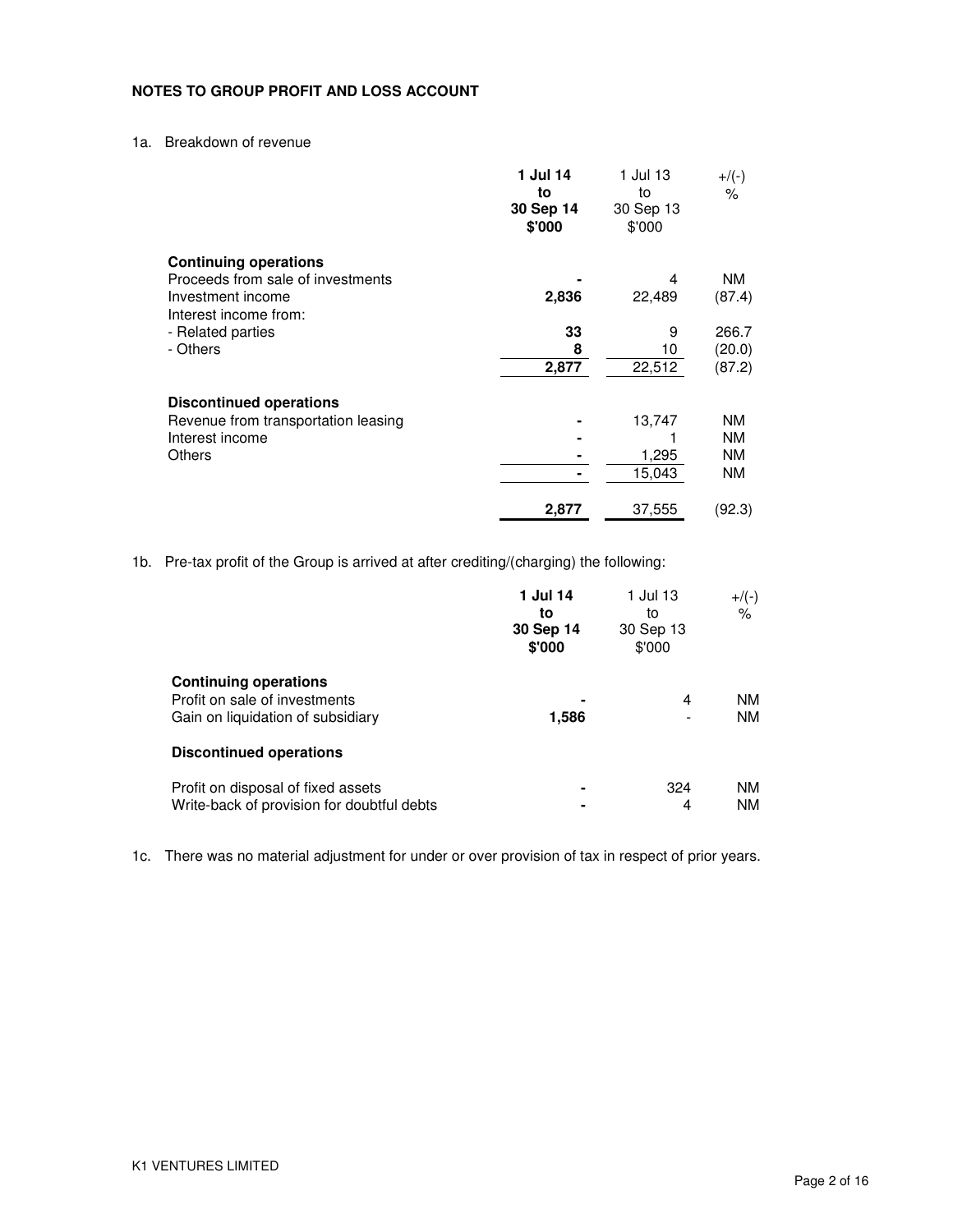### 1d. Profit per ordinary share

|                                                                                              | <b>GROUP</b> |            |          |
|----------------------------------------------------------------------------------------------|--------------|------------|----------|
|                                                                                              | 1 Jul 14     | 1 Jul 13   | $+$ /(-) |
|                                                                                              | to           | to         | %        |
|                                                                                              | 30 Sep 14    | 30 Sep 13  |          |
| Continuing and discontinued operations                                                       |              |            |          |
| Profit per ordinary share of the Group based on net profit<br>attributable to shareholders:- |              |            |          |
| Based on weighted average number of shares<br>(i)                                            | $0.14$ cts   | $0.83$ cts | (83.1)   |
| - Weighted average number of shares ('000)                                                   | 2,165,618    | 2,165,618  |          |
| On a fully diluted basis<br>(ii)                                                             | $0.14$ cts   | $0.83$ cts | (83.1)   |
| - Adjusted weighted average number of shares<br>(000)                                        | 2,165,618    | 2,165,618  |          |
| <b>Continuing operations</b>                                                                 |              |            |          |
| Profit per ordinary share of the Group based on net profit<br>attributable to shareholders:- |              |            |          |
| (i)<br>Based on weighted average number of shares                                            | $0.14$ cts   | $0.86$ cts | (83.7)   |
| - Weighted average number of shares ('000)                                                   | 2,165,618    | 2,165,618  |          |
| (ii)<br>On a fully diluted basis                                                             | $0.14$ cts   | $0.86$ cts | (83.7)   |
| - Adjusted weighted average number of shares<br>(000)                                        | 2,165,618    | 2,165,618  |          |
|                                                                                              |              |            |          |

1e. There was no extraordinary item during the year.

### 1f. Discontinued operations.

Discontinued operations reflect the Group's activities in Helm, the transportation leasing business in North America.

On 21 February 2014, the Company and its wholly-owned subsidiary, Focus Up Holdings Limited announced that they had entered into a definitive agreement and plan of merger for the sale of Helm. The transaction was completed on 15 April 2014.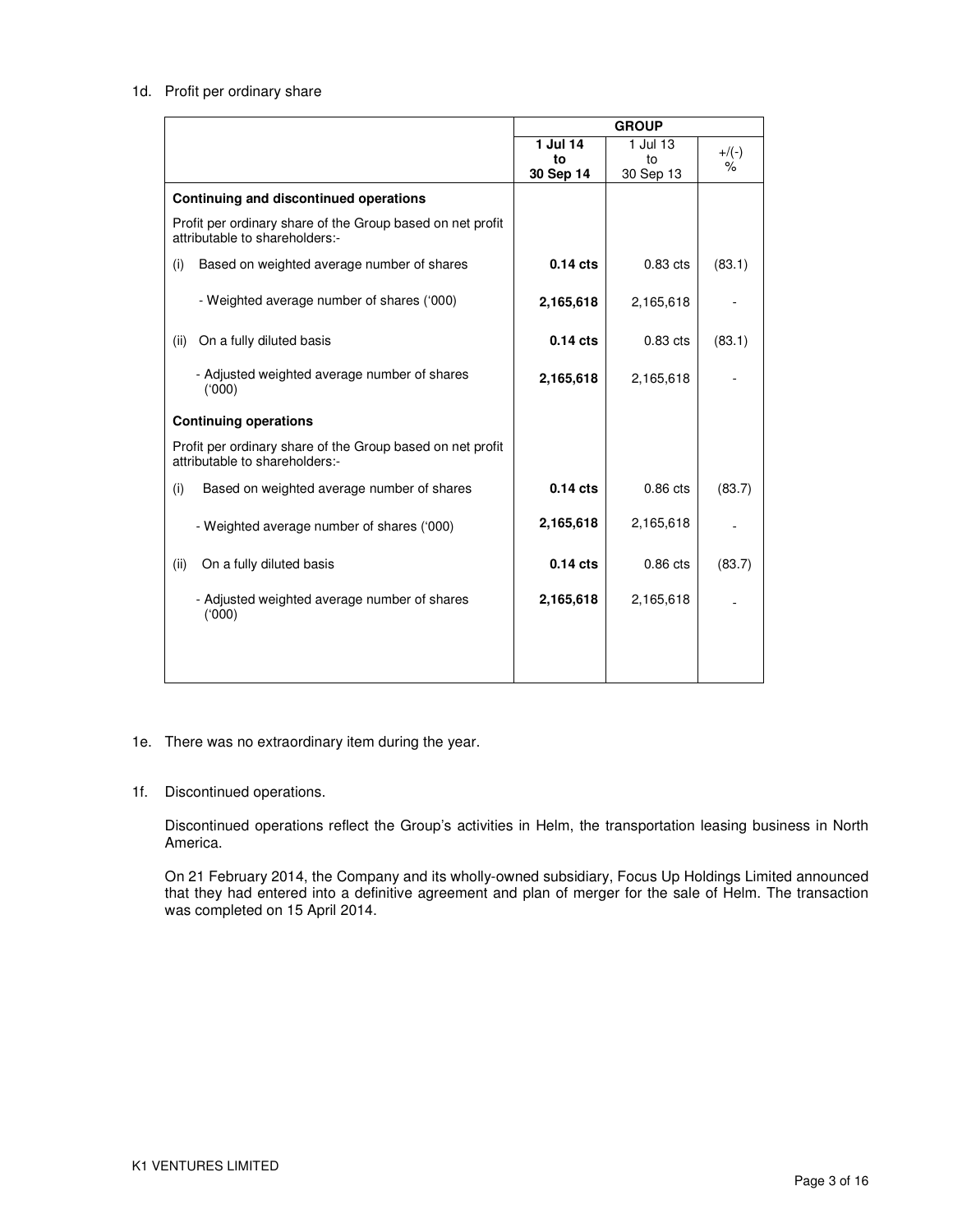i. An analysis of the results of discontinued operations is as follows:

|                                                           | 1 Jul 13<br>to<br>30 Sep 13<br>\$'000 |
|-----------------------------------------------------------|---------------------------------------|
| <b>Operations</b>                                         |                                       |
| Revenue                                                   | 15,043                                |
| <b>Expenses</b>                                           | (15,362)                              |
| Operating loss                                            | (319)                                 |
| Finance expenses                                          | (3,037)                               |
| Share of results of associated company and joint ventures | 2,181                                 |
| Loss before tax                                           | (1, 175)                              |
| Taxation                                                  | 493                                   |
| Loss after tax                                            | (682)                                 |
|                                                           |                                       |

ii. The impact of the discontinued operations on the cash flows of the Group is as follows:

|                      | 1 Jul 13<br>to<br>30 Sep13<br>\$'000 |
|----------------------|--------------------------------------|
| Operating cash flows | 3,777                                |
| Investing cash flows | (39, 168)                            |
| Financing cash flows | 33,989                               |
| Net cash flows       | (1, 402)                             |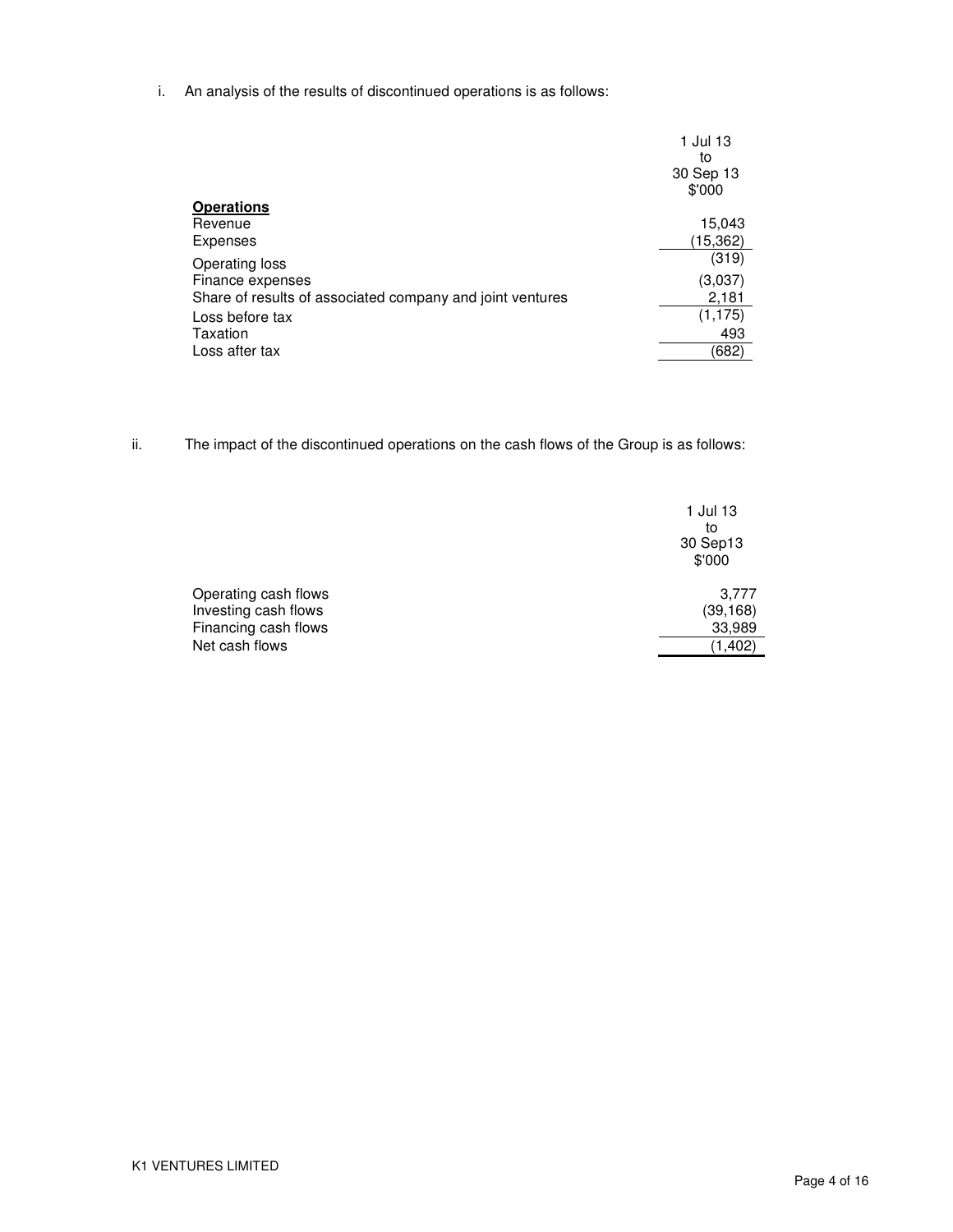### **2. CONSOLIDATED STATEMENT OF COMPREHENSIVE INCOME for the first quarter ended 30 September 2014**

|                                                                                                      | 1 Jul 14<br>to<br>30 Sep 14<br>\$'000 | 1 Jul 13<br>to<br>30 Sep 13<br>\$'000 | $+/(-)$<br>%                  |
|------------------------------------------------------------------------------------------------------|---------------------------------------|---------------------------------------|-------------------------------|
| Profit for the period                                                                                | 3,017                                 | 17,892                                | (83.1)                        |
| Items that may be reclassified subsequently to<br>profit & loss account:                             |                                       |                                       |                               |
| Fair value changes on available-for-sale investments                                                 | (3,826)                               | (2, 311)                              | 65.6                          |
| Fair value changes on available-for-sale assets<br>realised & transferred to profit and loss account | (93)                                  | (69)                                  | 34.8                          |
| Exchange differences arising on consolidation                                                        | 3,784                                 | (3,033)                               | <b>NM</b>                     |
| Reclassification of currency translation reserve to profit<br>or loss on liquidation of subsidiary   | (1,586)                               |                                       | <b>NM</b>                     |
| Share of other comprehensive income                                                                  |                                       | 43                                    | <b>NM</b>                     |
| Other comprehensive expense for the period                                                           | (1,721)                               | (5,370)                               | (68.0)                        |
| Total comprehensive income for the period                                                            | 1,296                                 | 12,522                                | (89.7)                        |
| <b>Attributable to:</b><br>Shareholders of the Company<br>Non-controlling interests                  | 1,296<br>1,296                        | 12,922<br>(400)<br>12,522             | (90.0)<br><b>NM</b><br>(89.7) |

\*NM - Not meaningful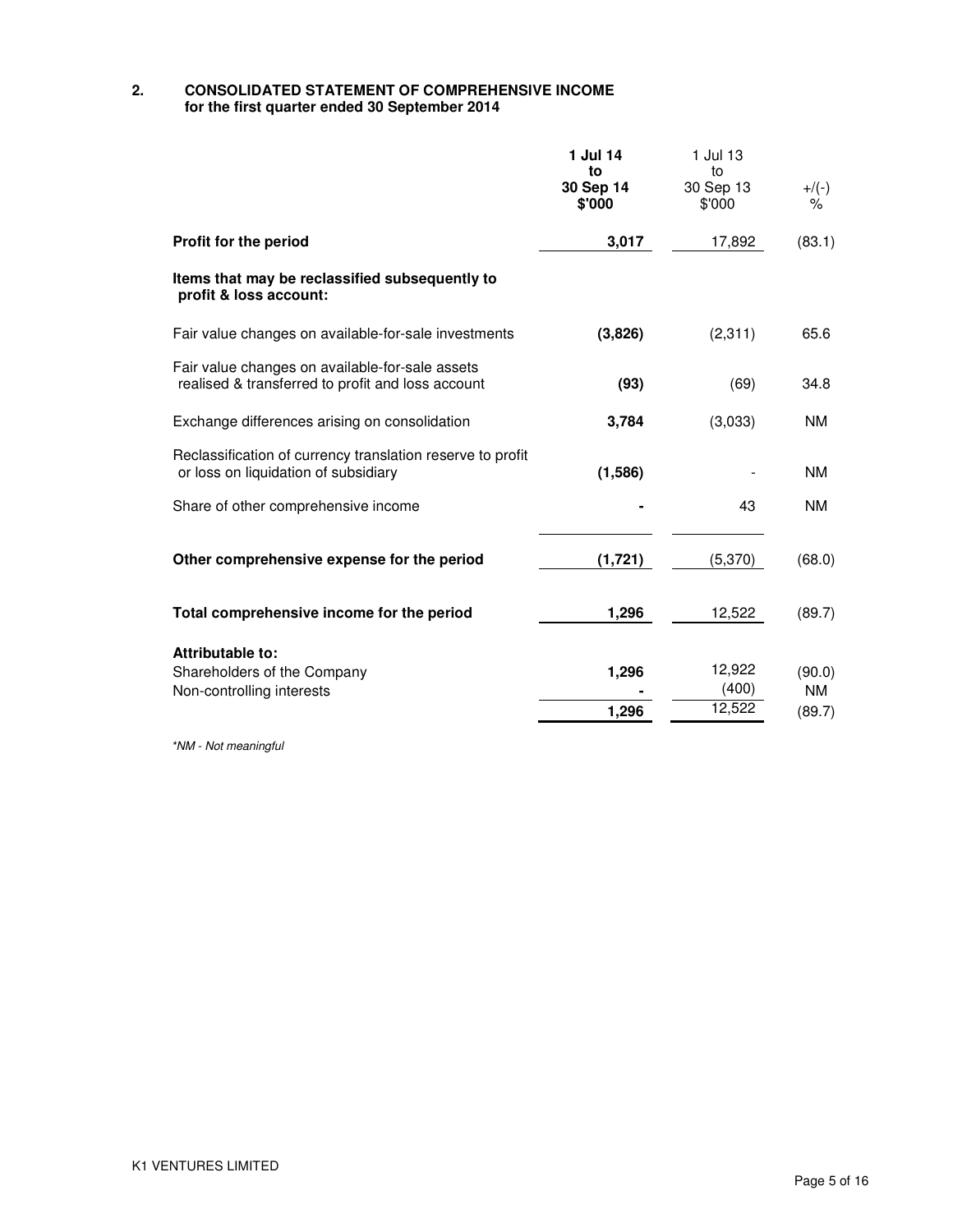# **3. BALANCE SHEETS as at 30 September 2014**

|                                  |           | Group     |           | Company   |  |
|----------------------------------|-----------|-----------|-----------|-----------|--|
|                                  | As at     | As at     | As at     | As at     |  |
|                                  | 30 Sep 14 | 30 Jun 14 | 30 Sep 14 | 30 Jun 14 |  |
|                                  | \$'000    | \$'000    | \$'000    | \$'000    |  |
| <b>Share capital</b>             | 196,439   | 196,439   | 196,439   | 196,439   |  |
| <b>Reserves</b>                  | 61,376    | 60,080    | 62,074    | 5,588     |  |
| Share capital & reserves         | 257,815   | 256,519   | 258,513   | 202,027   |  |
| Capital employed                 | 257,815   | 256,519   | 258,513   | 202,027   |  |
| <b>Represented by:</b>           |           |           |           |           |  |
| <b>Subsidiaries</b>              |           |           | 90,663    | 118,539   |  |
| <b>Investments</b>               | 165,451   | 167,931   | 17,204    | 17,204    |  |
| Note receivable                  |           |           | 64,408    |           |  |
| <b>Other Assets</b>              | 9,128     | 8,934     | 7,290     | 7,135     |  |
|                                  | 174,579   | 176,865   | 179,565   | 142,878   |  |
| <b>Current assets</b>            |           |           |           |           |  |
| <b>Debtors</b>                   | 11,352    | 12,688    | 8,507     | 9,072     |  |
| Amounts due from subsidiaries    |           |           | 86        | 5         |  |
| Bank balances, deposits and cash | 74,359    | 70,602    | 71,058    | 51,171    |  |
|                                  | 85,711    | 83,290    | 79,651    | 60,248    |  |
| <b>Current liabilities</b>       |           |           |           |           |  |
| Creditors                        | 675       | 1,834     | 671       | 583       |  |
| Amounts due to subsidiaries      |           |           | 32        | 516       |  |
| Provision for taxation           |           | 41        |           |           |  |
|                                  | 675       | 1,875     | 703       | 1,099     |  |
| <b>Net current assets</b>        | 85,036    | 81,415    | 78,948    | 59,149    |  |
| <b>Non-current liabilities</b>   |           |           |           |           |  |
| Deferred taxation                | 1,800     | 1,761     |           |           |  |
|                                  | 1,800     | 1,761     |           |           |  |
| <b>Net assets</b>                | 257,815   | 256,519   | 258,513   | 202,027   |  |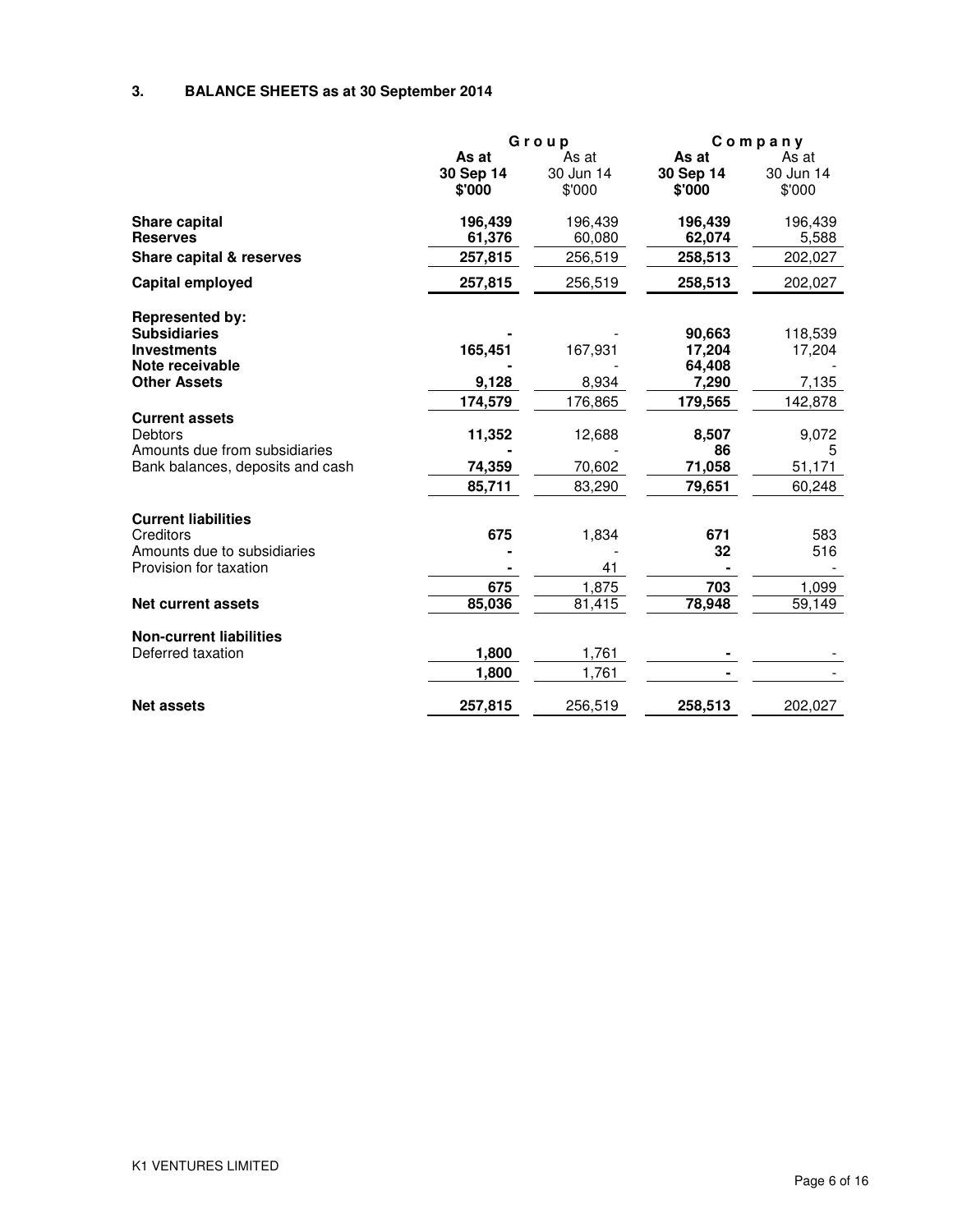#### **NOTES TO BALANCE SHEETS**

#### 3a. Group's borrowings and debt securities

As at 30 September 2014, the Group did not have any borrowing (30 June 2014: Nil),.

#### 3b. Net asset value

|                                                               | <b>GROUP</b>   |           |           | <b>COMPANY</b> |           |           |
|---------------------------------------------------------------|----------------|-----------|-----------|----------------|-----------|-----------|
|                                                               | As at<br>As at |           | As at     | As at          |           |           |
|                                                               | 30 Sep 14      | 30 Jun 14 | $+$ /(-)% | 30 Sep 14      | 30 Jun 14 | $+/(-)$ % |
| Net asset value<br>per ordinary share #<br>Net tangible asset | \$0.12         | \$0.12    |           | \$0.12         | \$0.09    | 33.3      |
| value<br>per ordinary share #                                 | \$0.12         | \$0.12    | ۰         | \$0.12         | \$0.09    | 33.3      |

# Based on issued share capital of 2,165,618,003 ordinary shares as at the end of the financial year (30 June 2014: 2,165,618,003).

#### 3c. Balance sheet review

Group shareholders' funds increased from \$256.5 million at 30 June 2014 to \$257.8 million at 30 September 2014. The increase was attributable to net profit for the period of \$3.0 million and currency translation adjustments of \$2.2 million, offset in part by a downward revaluation of the Group's investment in K12, Inc. of \$4.4 million.

Group total assets increased from \$260.2 million at 30 June 2014 to S\$260.3 million at 30 September 2014. The decrease in investments was due to a downward revaluation of the Group's investment in K12, Inc., and partial cash redemption from fund investments.

Group total liabilities decreased from \$3.6 million at 30 June 2014 to \$2.5 million at 30 September 2014.

Company total assets increased from \$203.1 million at 30 June 2014 to \$259.2 million at 30 September 2014. The increase was mainly attributable to the increase of cash and note receivable assigned from its wholly-owned subsidiary, K-1 Holdings Equity Inc., which had undergone voluntary liquidation, thus reducing the investment in subsidiaries.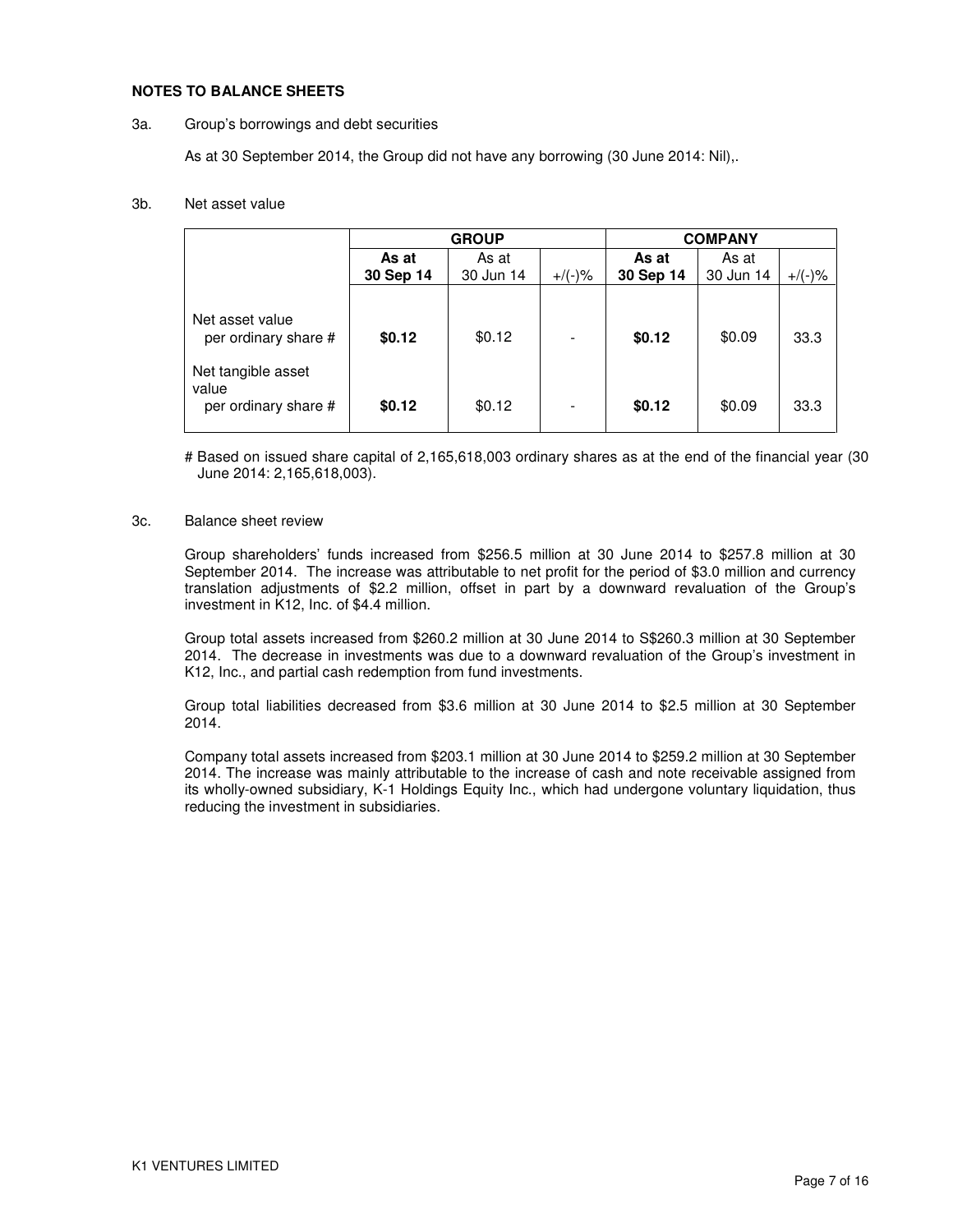### **4. STATEMENTS OF CHANGES IN EQUITY for the first quarter ended 30 September 2014**

### 4a. Statement of Changes in Equity of the Group

|                                                         |              | Attributable to equity holders of the Company |                    |                 |                 |                  |                 |
|---------------------------------------------------------|--------------|-----------------------------------------------|--------------------|-----------------|-----------------|------------------|-----------------|
|                                                         |              |                                               | Foreign            |                 |                 |                  |                 |
|                                                         |              |                                               | <b>Exchange</b>    |                 | <b>Share</b>    | Non-             |                 |
|                                                         | <b>Share</b> | Capital                                       | <b>Translation</b> | Revenue         | Capital &       | controlling      | Capital         |
|                                                         | Capital      | <b>Reserves</b>                               | Account            | <b>Reserves</b> | <b>Reserves</b> | <b>Interests</b> | <b>Employed</b> |
| 2015                                                    | \$'000       | \$'000                                        | \$'000             | \$'000          | \$'000          | \$'000           | \$'000          |
| As at 1 July 2014                                       | 196,439      | (8.120)                                       | (20, 915)          | 89,115          | 256,519         |                  | 256,519         |
|                                                         |              |                                               |                    |                 |                 |                  |                 |
| Total comprehensive (expense)/<br>income for the period |              |                                               |                    |                 |                 |                  |                 |
| Profit for the period                                   |              |                                               |                    | 3,017           | 3.017           |                  | 3.017           |
| Other comprehensive<br>(expense)/income*                |              | (3,919)                                       | 2,198              | ä,              | (1,721)         | ۰                | (1,721)         |
| Total comprehensive (expense)/                          |              |                                               |                    |                 |                 |                  |                 |
| income for the period                                   |              | (3,919)                                       | 2,198              | 3,017           | 1,296           | ٠                | 1,296           |
|                                                         |              |                                               |                    |                 |                 |                  |                 |
| As at 30 September 2014                                 | 196,439      | (12,039)                                      | (18, 717)          | 92,132          | 257,815         | ٠                | 257,815         |
|                                                         |              |                                               |                    |                 |                 |                  |                 |
| 2014<br>As at 1 July 2013                               | 196,439      | (2, 413)                                      | (72,048)           | 227,936         | 349,914         | 32,123           | 382,037         |
| Total comprehensive (expense)/<br>income for the period |              |                                               |                    |                 |                 |                  |                 |
| Profit/(loss) for the period                            |              |                                               |                    | 18,027          | 18,027          | (135)            | 17,892          |
| Other comprehensive expense*                            |              | (2.346)                                       | (2,759)            |                 | (5, 105)        | (265)            | (5,370)         |
| Total comprehensive (expense)/                          |              |                                               |                    |                 |                 |                  |                 |
| income for the period                                   |              | (2,346)                                       | (2,759)            | 18,027          | 12,922          | (400)            | 12,522          |
|                                                         |              |                                               |                    |                 |                 |                  |                 |
| As at 30 September 2013                                 | 196,439      | (4,759)                                       | (74, 807)          | 245,963         | 362,836         | 31,723           | 394,559         |

∗ Details of other comprehensive income / (expense) have been included in the consolidated statement of comprehensive income.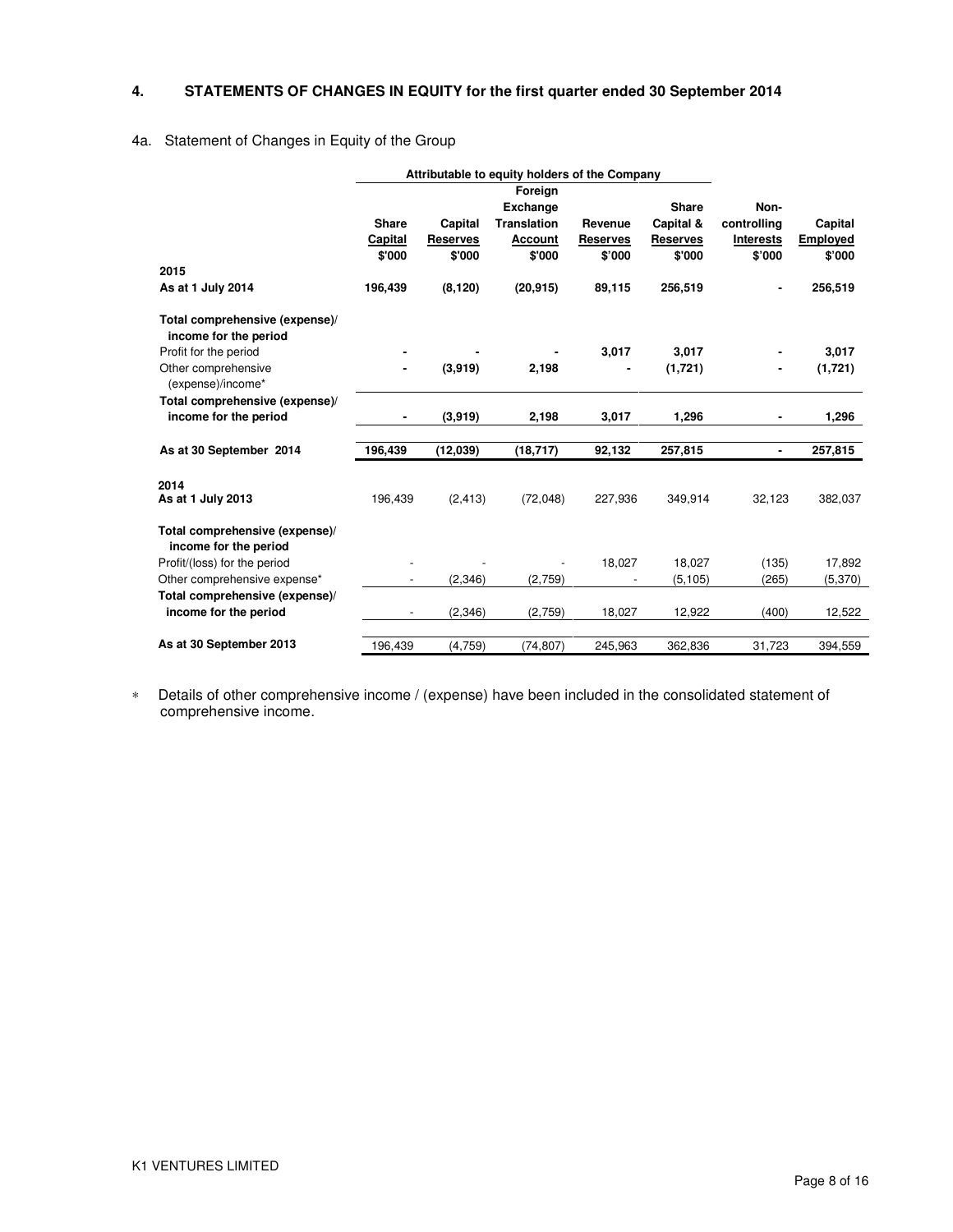#### 4b. Statement of Changes in Equity of the Company

|                                                        | Share<br>Capital<br>\$'000 | Capital<br><b>Reserves</b><br>\$'000 | Revenue<br><b>Reserves</b><br>\$'000 | Total<br>\$'000 |
|--------------------------------------------------------|----------------------------|--------------------------------------|--------------------------------------|-----------------|
| 2015<br>As at 1 July 2014                              | 196,439                    | (924)                                | 6,512                                | 202,027         |
| Total comprehensive income for the period              |                            |                                      |                                      |                 |
| Profit for the period                                  | ۰                          |                                      | 56,486                               | 56,486          |
| Total comprehensive income for the period              |                            | ۰                                    | 56,486                               | 56,486          |
| As at 30 September 2014                                | 196,439                    | (924)                                | 62,998                               | 258,513         |
|                                                        |                            |                                      |                                      |                 |
| 2014                                                   |                            |                                      |                                      |                 |
| As at 1 July 2013                                      | 196,439                    | (813)                                | 100,979                              | 296,605         |
| Total comprehensive income/(expense) for the<br>period |                            |                                      |                                      |                 |
| Loss for the period                                    |                            |                                      | (804)                                | (804)           |
| Other comprehensive income                             |                            | 30                                   |                                      | 30              |
| Total comprehensive income/(expense) for the<br>period | $\overline{a}$             | 30                                   | (804)                                | (774)           |
| As at 30 September 2013                                | 196,439                    | (783)                                | 100,175                              | 295,831         |

#### 4c. Share capital

Since 30 June 2014, there was no issue of ordinary shares by the Company.

The k1 Ventures Share Option Scheme 2000 has lapsed. As at 30 September 2014, there was no option (30 September 2013: nil) to take up unissued ordinary shares of the Company.

The issued share capital of the Company as at 30 September 2014 was 2,165,618,003 ordinary shares (30 September 2013: 2,165,618,003 ordinary shares).

As at 30 September 2014, the Company was not holding any treasury shares (30 September 2013: nil).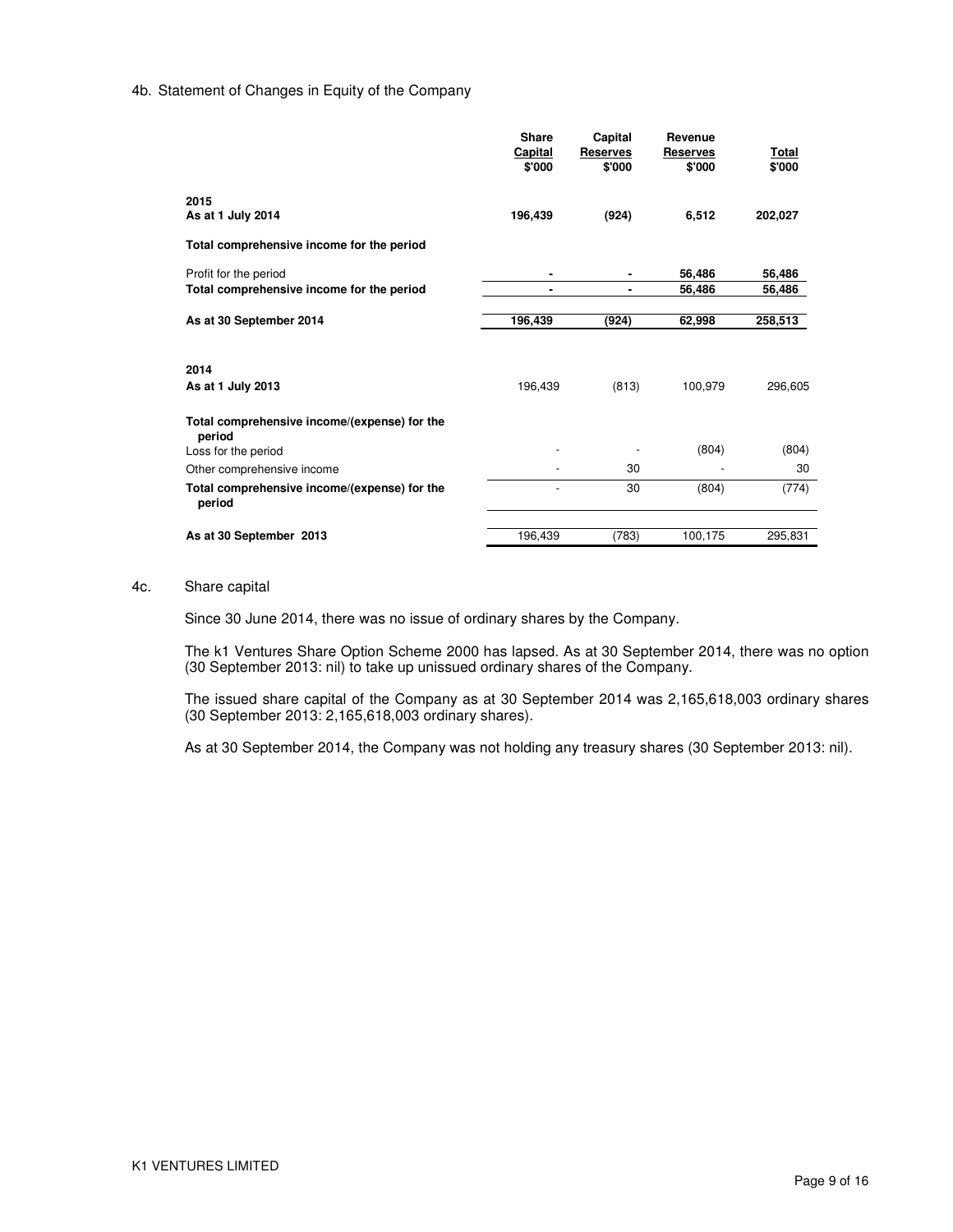### **5. CONSOLIDATED STATEMENT OF CASH FLOWS for the first quarter ended 30 September 2014**

|                                                                    | 1 Jul 14  | 1 Jul 13  |
|--------------------------------------------------------------------|-----------|-----------|
| Note                                                               | to        | to        |
|                                                                    | 30 Sep 14 | 30 Sep 13 |
|                                                                    | \$'000    | \$'000    |
| <b>CASH FLOWS FROM OPERATING ACTIVITIES</b>                        |           |           |
| Operating profit/(loss)                                            |           |           |
| Continuing operations                                              | 3,431     | 21,383    |
| Discontinued operations                                            |           | (319)     |
|                                                                    | 3,431     | 21,064    |
| Adjustments:                                                       |           |           |
| Depreciation and amortisation                                      |           | 8,110     |
| Amortised debt discount                                            | (661)     | (509)     |
| Investment income (non-cash)                                       |           | (19, 470) |
| Profit on disposal of fixed assets                                 |           | (324)     |
| Profit on sale of investments                                      |           | (4)       |
| Cash flow from operations before changes in working capital        | 2,770     | 8,867     |
| Working capital changes:                                           |           |           |
| <b>Stocks</b>                                                      |           | (633)     |
| Debtors                                                            | 774       | 887       |
| Creditors                                                          | (1, 214)  | (2,750)   |
| Translation of foreign subsidiaries and others                     | (1,095)   | (931)     |
| Cash from operations                                               | 1,235     | 5,440     |
| Interest paid                                                      |           | (2,653)   |
| Income taxes paid, net of refunds received                         | (447)     | (10, 570) |
| Net cash generated from /(used in) operating activities            | 788       | (7,783)   |
| <b>CASH FLOWS FROM INVESTING ACTIVITIES</b>                        |           |           |
| Purchase of fixed assets                                           |           | (41, 330) |
| Proceeds from disposal of fixed assets                             |           | 1,058     |
| Distributions from associated                                      |           |           |
| company and joint venture                                          |           | 1,104     |
| Net proceeds from disposal and capital distribution of investments | 2,493     | 2,245     |
|                                                                    |           |           |
| Net cash from/(used in) investing activities                       | 2,493     | (36, 923) |
| <b>CASH FLOWS FROM FINANCING ACTIVITIES</b>                        |           |           |
| Proceeds from term loans                                           |           | 34,366    |
| Repayment of term loans                                            |           | (377)     |
| Net cash from financing activities                                 |           | 33,989    |
| Net increase/(decrease) in cash and cash equivalents               | 3,281     | (10, 717) |
|                                                                    |           |           |
| Cash and cash equivalents as at beginning of period                | 70,602    | 77,617    |
| Effects of exchange rate changes on cash and cash equivalents      | 476       | 166       |
| Cash and cash equivalents at end of period<br>5a                   | 74.359    | 67.066    |

### **NOTE TO CONSOLIDATED STATEMENT OF CASH FLOWS**

5a. Deposits, bank balances and cash

|                                  | As at               | As at               |
|----------------------------------|---------------------|---------------------|
|                                  | 30 Sep 14<br>\$'000 | 30 Sep 13<br>\$'000 |
| Bank balances, deposits and cash | 27.501              | 24.900              |
| Deposits with related parties    | 46.858              | 42,166              |
| Cash and cash equivalents        | 74.359              | 67,066              |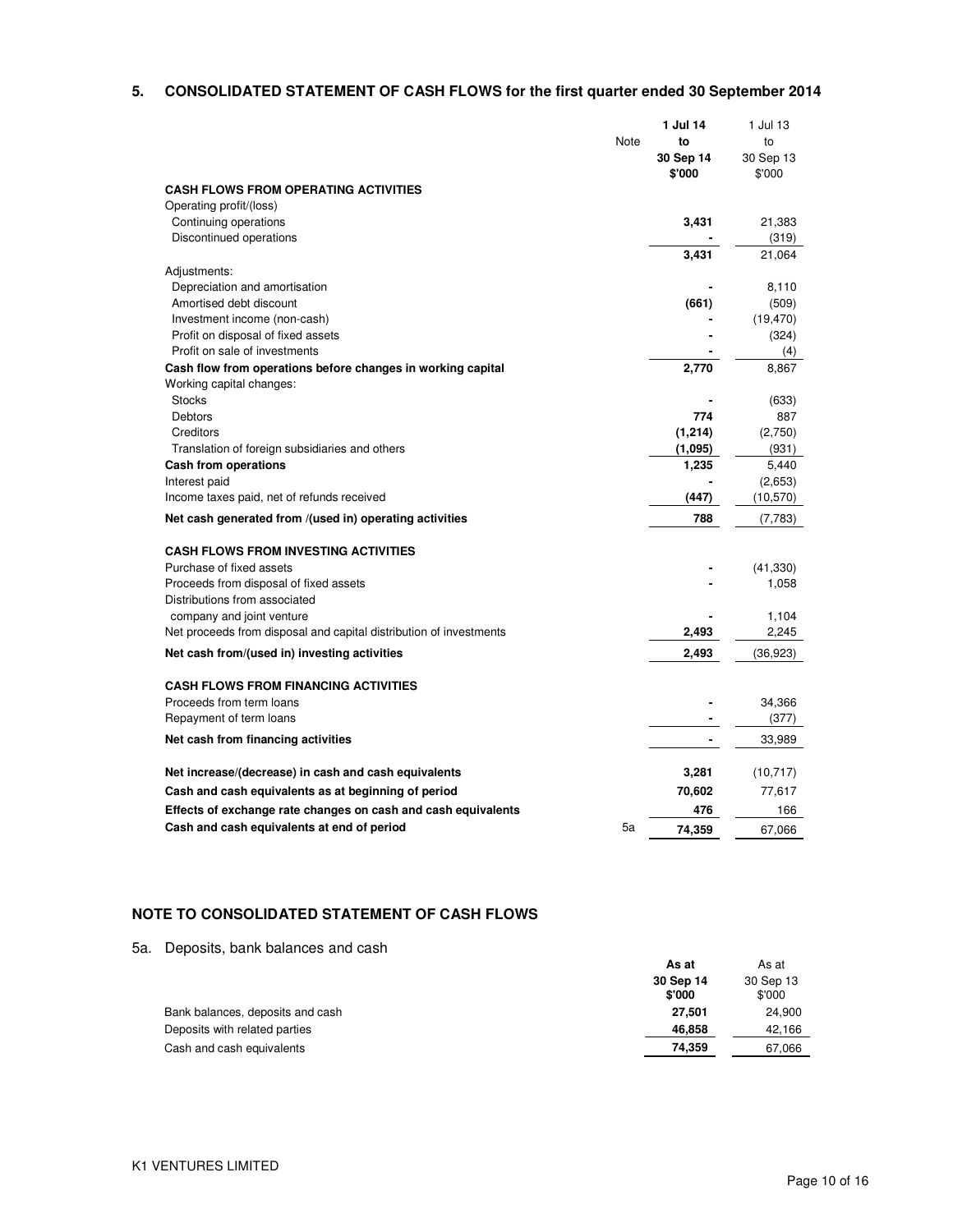### **6. AUDIT**

The financial statements have not been audited nor reviewed by the Company's auditors.

### **7. AUDITORS' REPORT**

Not applicable

### **8. ACCOUNTING POLICIES**

Except as disclosed in paragraph 9 below, the Group has applied the same accounting policies and methods of computation in the financial statements for the current financial year compared with those of the audited financial statements as at 30 June 2014.

### **9. CHANGES IN THE ACCOUNTING POLICIES**

The Group adopted the new/revised FRS and Interpretations of FRS ("INT FRS") that are effective for annual periods beginning on or after 1 July 2014. Changes to the Group's accounting policies have been made as required, in accordance with the transitional provisions in the respective FRS.

The following are the new or amended FRS that is relevant to the Group:

| Revised FRS 27       | Separate Financial Statements                            |
|----------------------|----------------------------------------------------------|
| Revised FRS 28       | Investments in Associates and Joint Ventures             |
| FRS 110              | <b>Consolidated Financial Statements</b>                 |
| FRS 111              | Joint Arrangements                                       |
| FRS 112              | Disclosure of Interests in Other Entities                |
| Amendments to FRS 32 | Offsetting of Financial Assets and Financial Liabilities |

The adoption of the above amended FRS did not result in any substantial impact on the financial statements of the Group.

### **10. REVIEW OF GROUP PERFORMANCE**

Group revenue from continuing operations was \$2.9 million for the first quarter compared to \$22.5 million in the corresponding prior year period. The decrease was due to lower investment income attributable to the receipt of 426,846 common shares of K12, Inc. in the prior year valued at approximately \$19.7 million on the date received.

Group operating profit from continuing operations was \$3.4 million for the quarter ended 30 September 2014 compared to \$21.4 million in the corresponding prior year period, and Group profit before tax was \$3.9 million compared to \$21.5 million in the previous year. The decrease was due to the abovementioned decrease in investment income partially offset by a reduction in Group operating expenses, and a gain of approximately \$1.6 million of realized currency translation reserve upon the voluntary liquidation of a wholly-owned subsidiary, K-1 Holdings Equity Inc. Group EBITDA from continuing operations of \$3.9 million was \$17.6 million below the prior year period driven by lower income from investments.

Group taxation from continuing operations was \$890,000 for the first quarter compared to \$3.0 million in the prior year. Group profit from continuing operations attributable to shareholders was \$3.0 million compared to \$18.6 million in the previous year, and profit per share was 0.14 cents.

The results from Helm in the prior year were accounted for as discontinued operations.

In the opinion of the Directors, no factor has arisen between 30 September 2014 and the date of this report which would materially affect the results of the Group and the Company for the period just ended.

#### **11. VARIANCE FROM FORECAST STATEMENT**

No forecast for the first quarter ended 30 September 2014 was previously provided.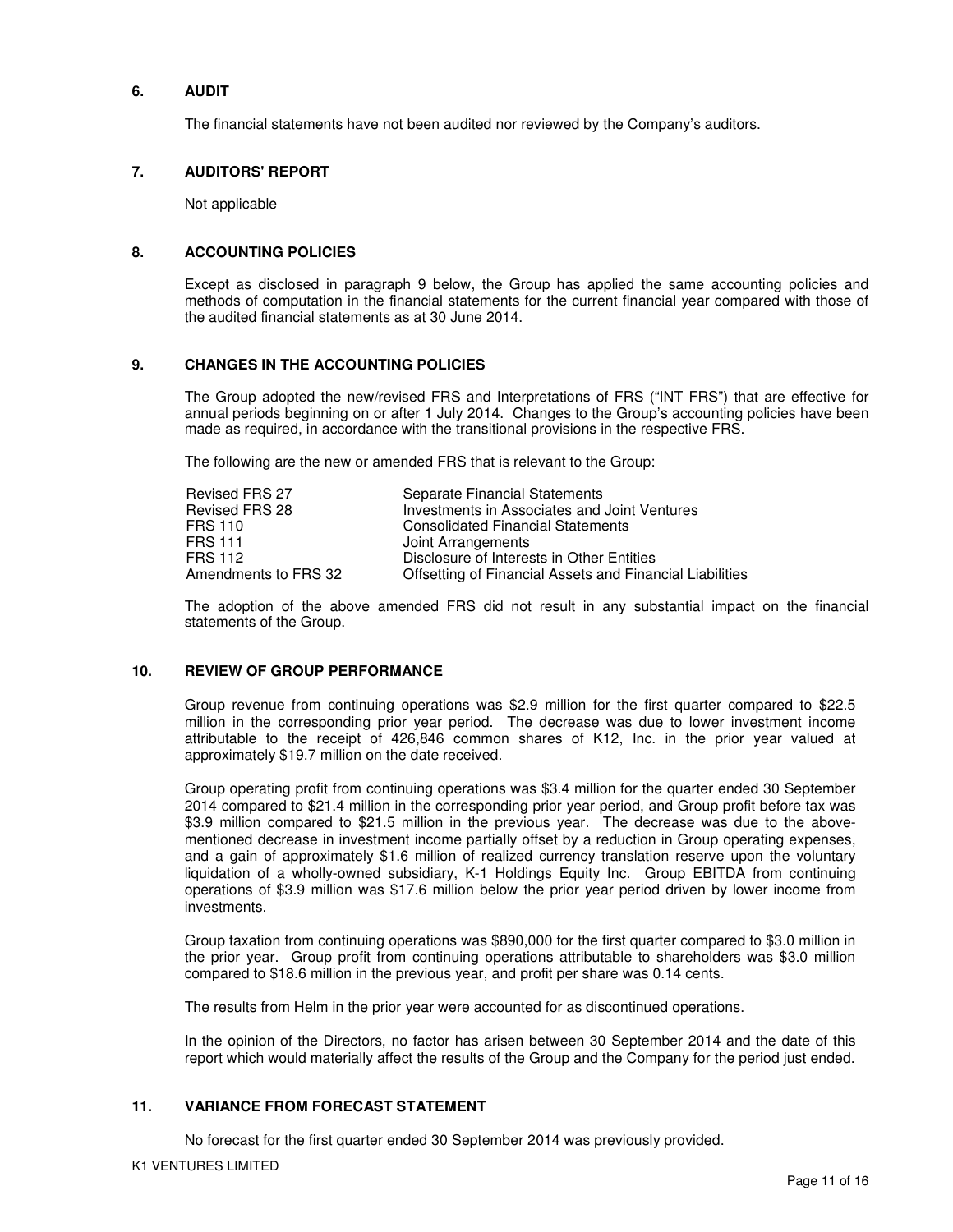### **12. PROSPECTS**

The Board has determined that the Company will not be making any new investments, but will focus its efforts on managing the current portfolio of assets and, at the appropriate time, realizing such assets. This will enable the Company to maximize value from the proceeds from any realization of assets and to return the same to shareholders as appropriate.

#### **13. DIVIDEND**

13a. Current Financial Period Reported On

Any dividend recommended for the current financial period reported on? Yes.

The Board of Directors is pleased to declare a tax exempt one-tier interim dividend of 2.5 cents per share (2014: nil). The dividend will be paid to shareholders on 14 November 2014.

13b. Corresponding Period of the Immediately Preceding Financial Year

Any dividend declared for the corresponding period of the immediately preceding financial year? No.

13c. Date Payable

14 November 2014

13d. Books Closure Date

Notice is hereby given that, the Share Transfer Books and Register of Members of the Company will be closed on 5 November 2014 at 5.00 p.m. for the preparation of dividend warrants. Duly completed transfer in respect of ordinary shares in the capital of the Company ("Shares") received by the Company's Registrar, B.A.C.S. Private Limited, at 63 Cantonment Road, Singapore 089758 up to 5.00 p.m. on 5 November 2014 will be registered to determine shareholders' entitlement to the interim dividend. Members whose Securities Accounts with The Central Depository (Pte) Limited are credited with Shares at 5.00 p.m. on 5 November 2014 will be entitled to the interim dividend.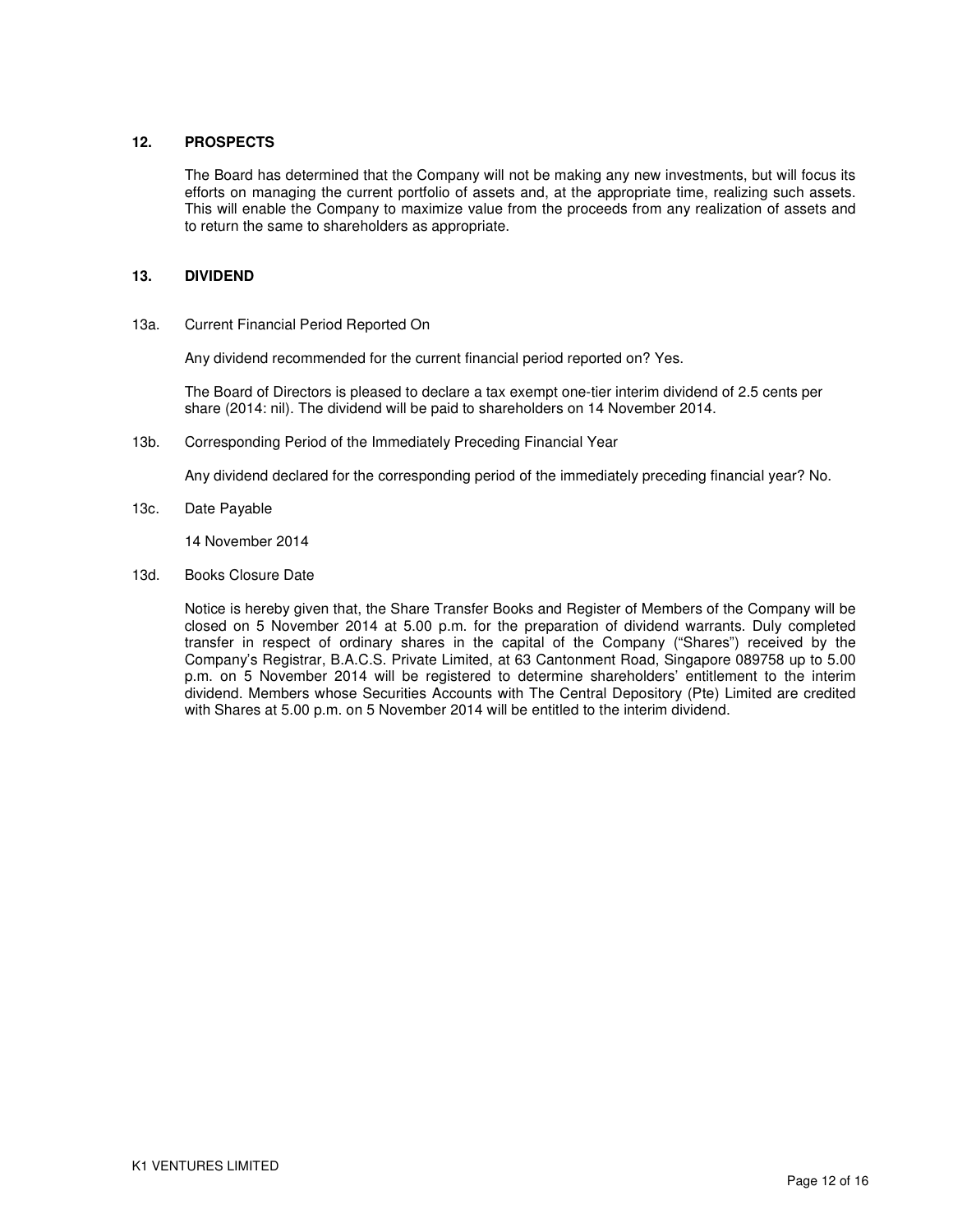### **14. SEGMENT ANALYSIS**

### **First quarter ended 30 September 2014**

|                             | <b>Investments</b><br>\$'000 |
|-----------------------------|------------------------------|
| Revenue                     | 2,877                        |
| <b>Segment Results</b>      |                              |
| Operating profit            | 3,431                        |
| Foreign exchange gain       | 476                          |
| Profit before tax           | 3,907                        |
| Taxation                    | (890)                        |
| Profit for the period       | 3,017                        |
|                             |                              |
| Attributable to:            |                              |
| Shareholders of the Company | 3,017                        |
|                             | 3,017                        |
| <b>Other information</b>    |                              |
| Segment assets              | 260,290                      |
| Segment liabilities         | 2,475                        |
| Net assets                  | 257,815                      |
| Interest income             | 41                           |

# **Geographical Information**

|                              | <b>Singapore</b><br>\$'000 | USA<br>\$'000 | Others<br>\$'000 | T <u>otal</u><br>\$'000 |
|------------------------------|----------------------------|---------------|------------------|-------------------------|
| <b>Continuing operations</b> |                            |               |                  |                         |
| External sales               | 31                         | 2.844         |                  | 2.877                   |
| Non-current assets           | ٠                          | 157.375       | 17.204           | 174.579                 |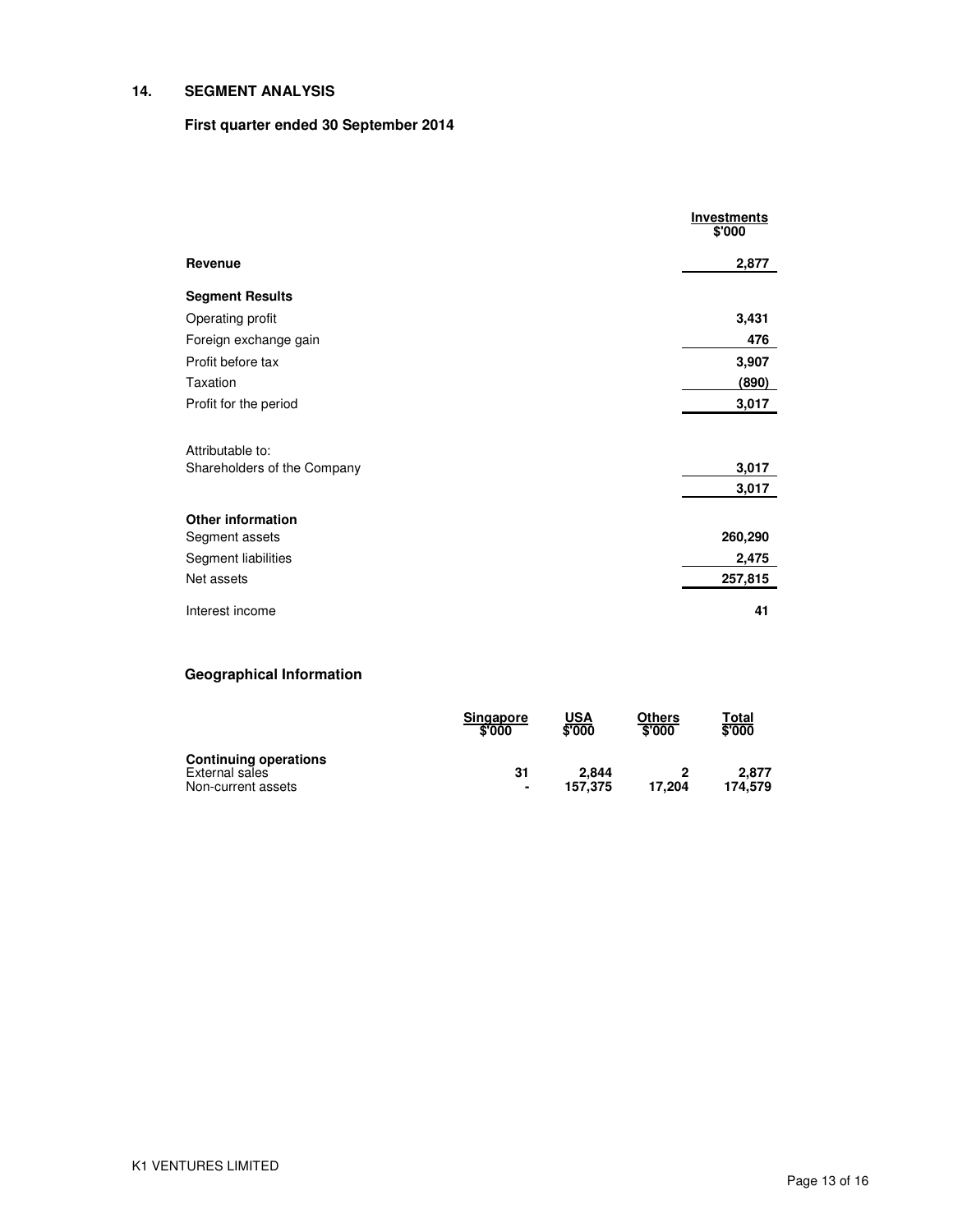#### **First quarter ended 30 September 2013**

|                                                                                                                                               | Continuing<br>operations    | Discontinued<br>operations          | Total                           |
|-----------------------------------------------------------------------------------------------------------------------------------------------|-----------------------------|-------------------------------------|---------------------------------|
|                                                                                                                                               | Investments<br>\$'000       | Transportation<br>Leasing<br>\$'000 | \$'000                          |
| Revenue                                                                                                                                       | 22,512                      | 15,043                              | 37,555                          |
| <b>Segment Results</b><br>Operating profit/(loss)<br>Finance expenses<br>Foreign exchange gain<br>Share of results of associated              | 21,383<br>166               | (319)<br>(3,037)                    | 21,064<br>(3,037)<br>166        |
| company and joint ventures<br>Profit/(loss) before tax                                                                                        | 21,549                      | 2,181<br>(1, 175)                   | 2,181<br>20,374                 |
| Taxation<br>Profit/(loss) for the period                                                                                                      | (2, 975)<br>18,574          | 493<br>(682)                        | (2, 482)<br>17,892              |
| Attributable to:<br>Shareholders of the Company<br>Non-controlling interests                                                                  | 18.574<br>18,574            | 547<br>(135)<br>(682)               | 18,027<br>(135)<br>17,892       |
| <b>Other information</b><br>Segment assets<br>Segment liabilities<br>Net assets                                                               | 238,183<br>3,026<br>235,157 | 430,621<br>271,219<br>159,402       | 668,804<br>274,245<br>394,559   |
| Investment in associated<br>company and joint ventures<br>Additions to non-current assets<br>Interest income<br>Depreciation and amortisation | 19                          | 66,906<br>41,330<br>8,110           | 66,906<br>41,330<br>20<br>8,110 |

#### **Geographical Information**

|                                                                        | Singapore<br>\$'000           | USA<br>\$'000     | Others<br>\$'000 | Total<br>\$'000   |
|------------------------------------------------------------------------|-------------------------------|-------------------|------------------|-------------------|
| <b>Continuing operations</b><br>External sales<br>Non-current assets   | 9<br>$\overline{\phantom{a}}$ | 22.499<br>154.544 | 4<br>17.442      | 22.512<br>171,986 |
| <b>Discontinued operations</b><br>External sales<br>Non-current assets |                               | 15.043<br>420,535 | ۰<br>-           | 15.043<br>420,535 |

Notes:

- (a) The Group is organised into business units based on their products and services and has two reportable operating segments: Investments and Transportation Leasing. The Group's Investment activities consist of the Group's investments in quoted and unquoted investments. Discontinued operations relate to the Transportation Leasing segment which represents Helm's locomotive and railcar leasing business in North America.
- (b) The Group's two operating segments operate in three main geographical areas. The operating activities and investment activities are predominantly in the USA. There were also investment activities in Hong Kong. Singapore is the home country of the Company and its assets are mainly cash and cash equivalents.
- (c) For the quarters ended 30 September 2014 and 30 September 2013, no single external customer accounted for 10% or more of the Group's revenue from continuing operations.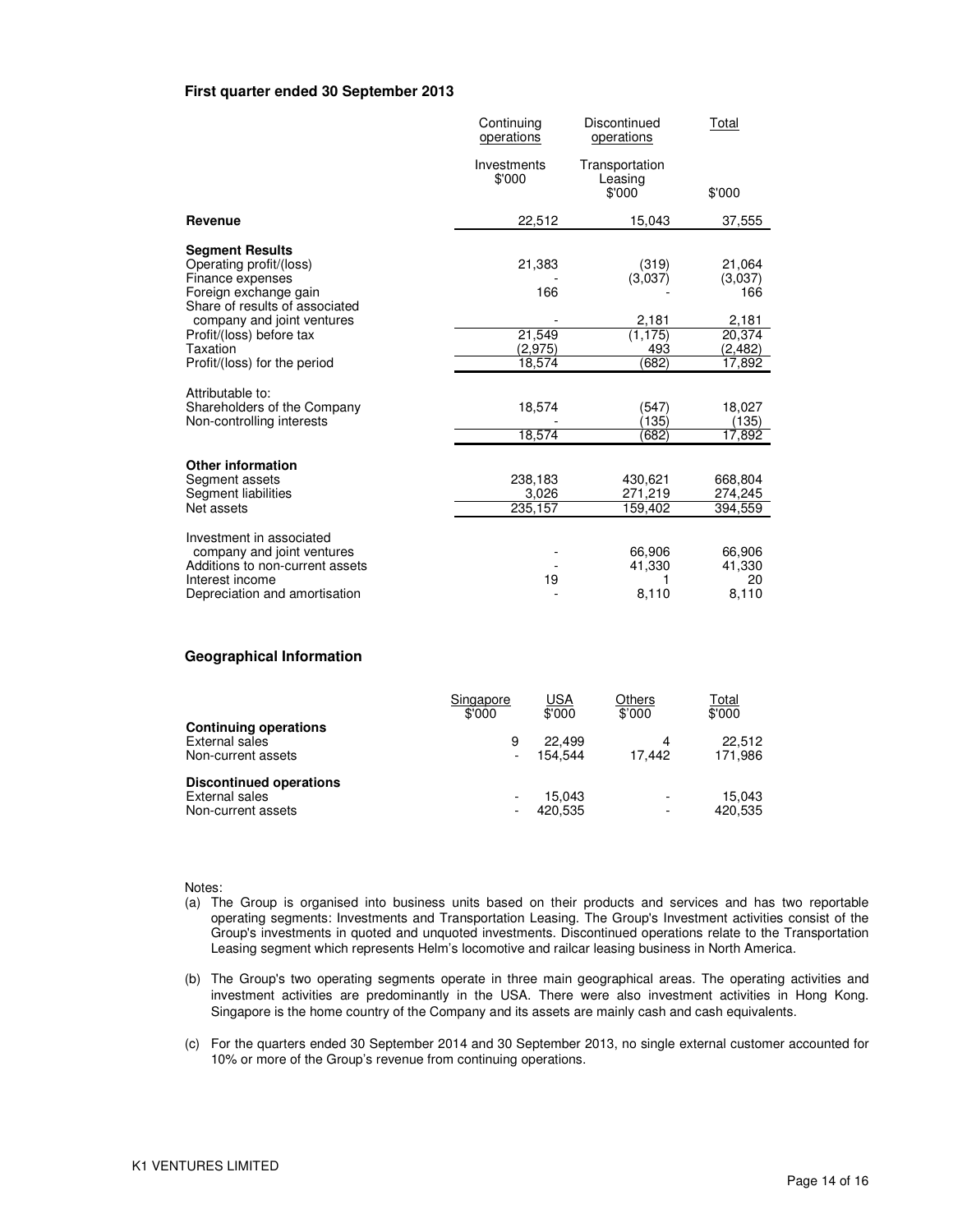### **15. REVIEW OF SEGMENT PERFORMANCE**

Not applicable.

### **16. INTERESTED PERSON TRANSACTIONS**

The Group has obtained a general mandate from shareholders of the Company for interested person transactions in the Annual General Meeting held on 24 October 2013. During the quarter ended 30 September 2014, the following interested person transactions were entered into by the Group:

| Name of Interested Person                                                  | Aggregate value of all<br>interested person<br>transactions during the<br>financial year under<br>review (excluding<br>transactions less than<br>\$100,000 and<br>transactions conducted<br>under shareholders'<br>mandate pursuant to<br><b>Rule 920)</b> |                                       | Aggregate value of all<br>interested person<br>transactions conducted<br>under a shareholders'<br>mandate pursuant to<br>Rule 920 of the SGX<br>Listing Manual. |                                       |
|----------------------------------------------------------------------------|------------------------------------------------------------------------------------------------------------------------------------------------------------------------------------------------------------------------------------------------------------|---------------------------------------|-----------------------------------------------------------------------------------------------------------------------------------------------------------------|---------------------------------------|
|                                                                            | 1 Jul 14<br>to<br>30 Sep 14<br>\$'000                                                                                                                                                                                                                      | 1 Jul 13<br>to<br>30 Sep 13<br>\$'000 | 1 Jul 14<br>to<br>30 Sep 14<br>\$'000                                                                                                                           | 1 Jul 13<br>to<br>30 Sep 13<br>\$'000 |
| <b>General Transactions</b><br>KCL Group*<br><b>Greenstreet Partners</b>   |                                                                                                                                                                                                                                                            |                                       | 595<br>689                                                                                                                                                      | 576<br>1,051                          |
| <b>Corporate Treasury Transactions</b><br><b>KCL Group</b><br><b>Total</b> |                                                                                                                                                                                                                                                            |                                       | 46,891<br>48,175                                                                                                                                                | 42,176<br>43,803                      |

This amount includes the full financial year transaction with the interested person as per agreement.

### **BY ORDER OF THE BOARD**

Winnie Mak Company Secretary 23 October 2014